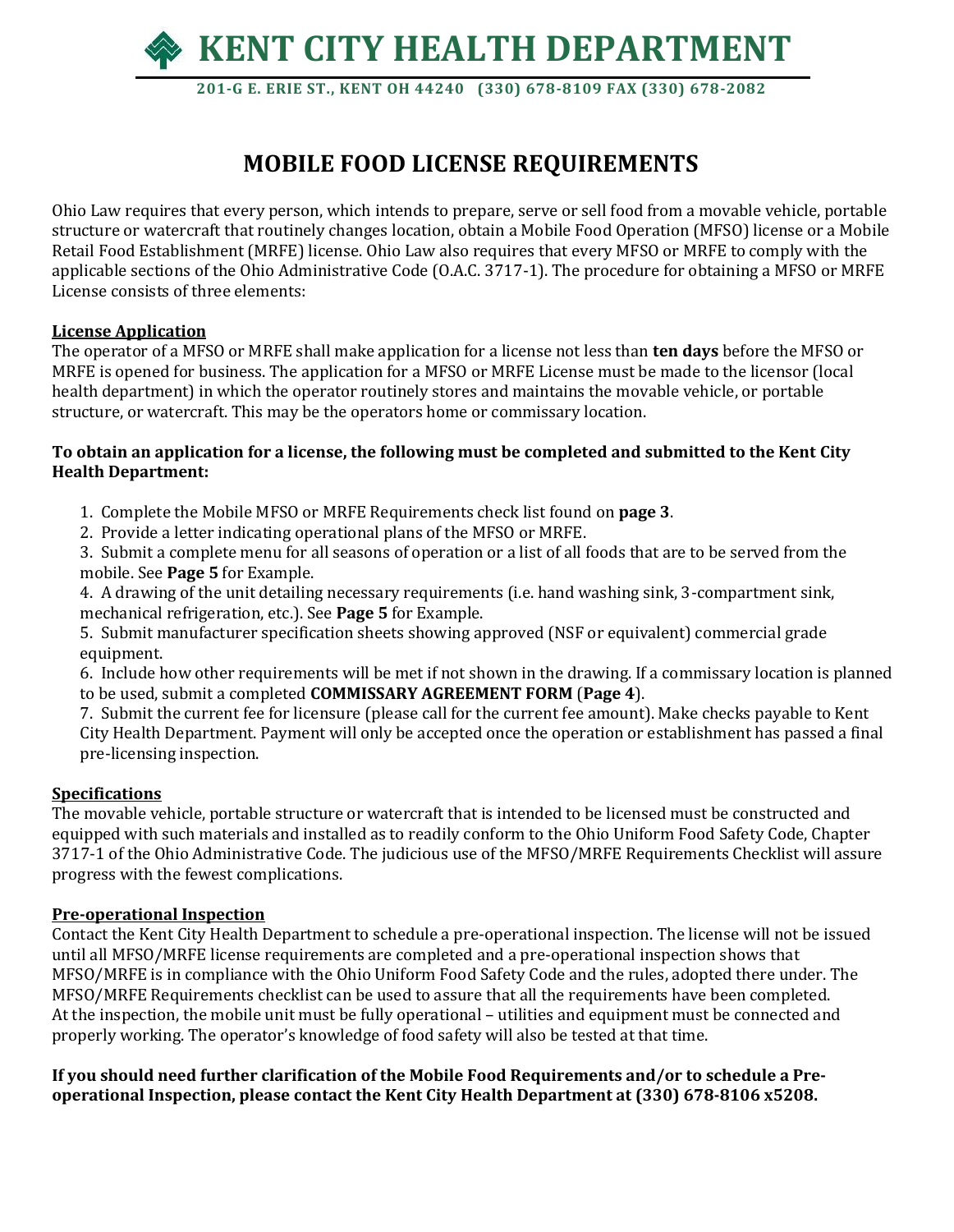# **KEY NOTES OF MOBILE FOOD OPERATORS**

There may be local regulations that limit where and when some or all of these mobile units operate. An example of this may be a sidewalk vendor or Peddler's Permit issued by a city. Always contact local permit or zoning departments or City Managers/Mayors office for additional information and requirements.

All mobile units must have identification on the body of the unit **at least 3" tall and 1" wide** which contain the following information:

- **Mobile unit name**
- **City, State, Zip code**
- **Area code and phone number**

Remember that all equipment in a license mobile unit must be of commercial grade and approved from an accredited agency, i.e. NSF, UL Listed, etc. No residential equipment is allowed for use.

A food grade water hose must be used for potable water.

As previously mentioned, the health district must post on the back of each license the layout of the operation including the location and type of major equipment, the menu, the license plate number or unit number, any restrictions or exemptions regarding the unit, commissary location (if applicable), and sanitarian information.

One complete standard inspection must be completed by the licensing health department at least once during the licensing year (conducted prior to obtaining the license). In addition, inspections may be conducted as necessary by the health district as well as other health districts in Ohio in which the licensee is set up and selling their product.

When an inspection is conducted by a health district other than the licensing district, a copy of the inspection report may be sent to the health district issuing the license.

If food product is to be stored at the physical address of the home base of operations for the mobile unit, a license must be procured from the Ohio Department of Agriculture. These licenses include the "Food Safety (cold storage)" and "Food Safety (frozen food)" type licenses. An appointment must be made with an ODA inspector to inspect the storage area and if all requirements are met a typical turnaround to receive the license is approximately two weeks.

In accordance with Kent City Health Department, the owner or operator of the pushcart/mobile unit agrees to operate from a licensed MFSO or MRFE as defined in OAC 3717-1-01, which also includes commissaries. The owner or operator shall agree to store all food product and utensils in the licensed facility (commissary). The preparation and cooking of food product, in addition to washing, rinsing and sanitizing of all utensils and equipment, disposing of solid waste, and refilling the water supply shall be conducted in the licensed facility (commissary) if these procedures cannot be performed in the mobile unit itself. This stipulation usually affects mobile carts which do not have the capacity to function as a self-contained "restaurant on wheels".

## **THE ORIGINAL LICENSE MUST BE AT THE UNIT AT ALL TIMES DURING OPERATION. Copies of the license are never accepted as substitutes and may result in the law enforcement ordered removal of the MFSO or MRFE from events.**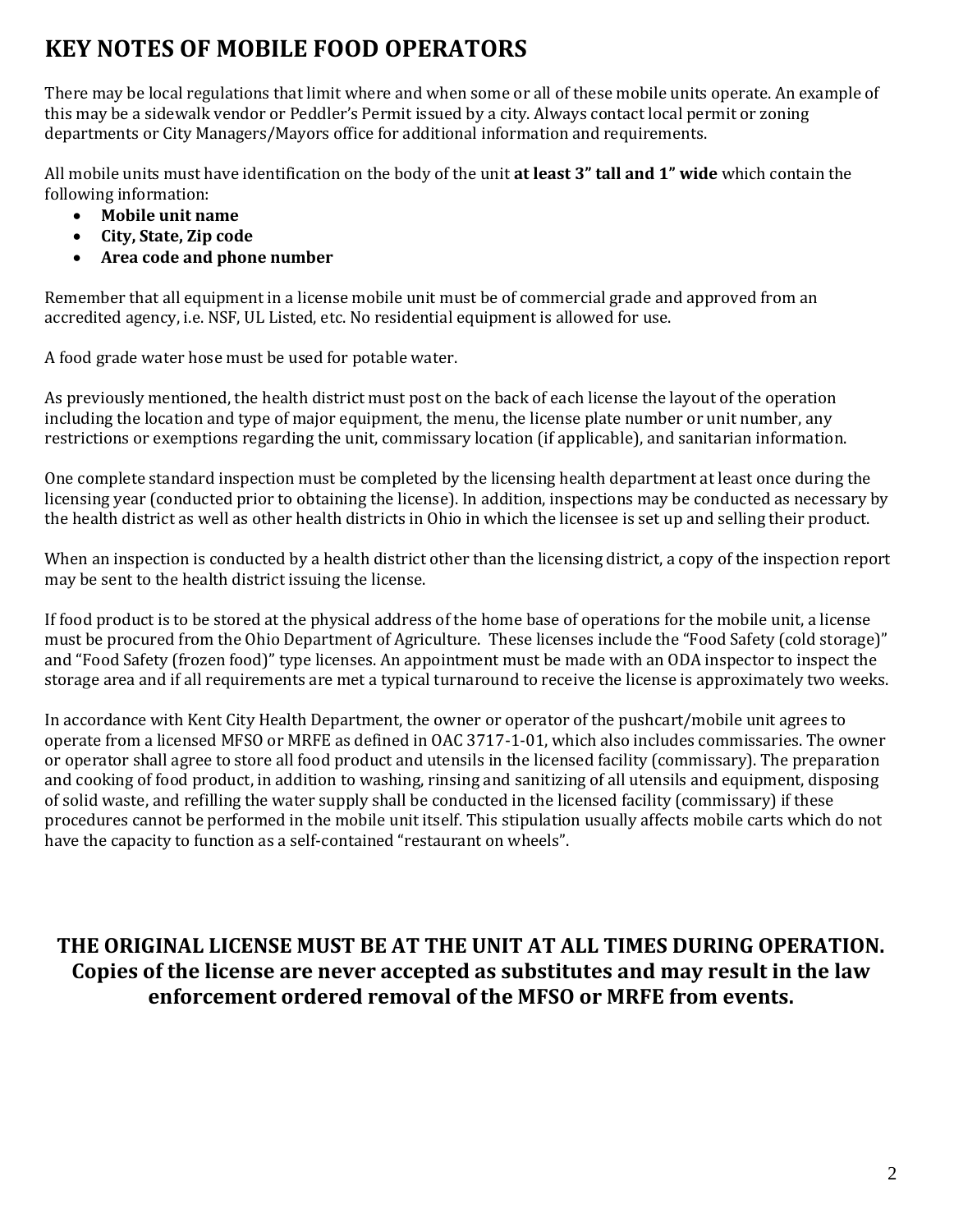# **MOBILE FOOD OPERATION REQUIREMENTS CHECKLIST**

An adequate supply of hot and cold water under pressure is provided for hand washing and the cleaning of equipment and utensils. (at least 120 °F)

An A.S.S.E. No. 1024-LF or No. 1012-LF back-flow protection device is installed on the exterior of the mobile unit on the water supply inlet.

A food grade water hose for potable water is available when needed.

A holding tank with lid for the collection and disposal of wastewater into a public sanitary sewage system is provided.

A hand-washing sink with hot and cold water (must be at least 100  $\degree$ F) is provided and supplied with soap, paper towels and a sign stating food employees must wash hands.

A three-compartment sink with hot and cold water large enough to accommodate the cleaning and sanitizing of equipment and utensils is provided.

A chemical sanitizer such as chlorine bleach, quaternary ammonium tablets or iodine is provided.

Chemical sanitizing test papers for use with the sanitizer of choice are provided. Finished materials used on floors, walls, and ceilings are durable, smooth and easily cleanable.

Working surfaces where food is prepared and where utensils are washed are illuminated to a minimum of fifty-foot candles.

Containers with tight fitting lids or plastic bags with ties, for the collection, storage and disposal of garbage, trash and refuse are provided.

All multi-use equipment and utensils are designed to be durable, smooth and easily cleanable and meet the standards of a recognized food service equipment-testing agency such as the National Sanitation Foundation. Only commercial grade equipment and utensils will be approved.

Adequate natural or mechanical ventilation such as vents, fans, or windows are provided.

A numerically scaled thermometer is provided for each refrigeration holding facility placed in the warmest area of unit. Cold holding for  $TCS$  foods must be done at 41°F or below.</u>

A numerically scaled thermometer is provided for each hot food holding facility. Hot holding for TCS foods must be done at 135°F or above.

A metal stem-type, numerically scaled (0 - 220°F) food product thermometer is provided.

All single service straws, knives, forks, spoons, plates, cups and other similar utensils are wrapped or are dispensed from a covered dispenser so as to be protected from contamination during handling, storage and transportation.

All food, water or ice that is processed, prepared or served is from a licensed food service operation or another approved source. Sources for food should be stated in the letter requesting an application.

All food is stored, prepared, displayed and served as to be reasonably protected from contamination, by the use of serving utensils, packaging, food shields or other protective barriers.

Disposable gloves, hairnets and beard snoods are required for all food handlers.

A person in charge must be present during open hours. This person must demonstrate knowledge of safe food preparation and handling methods. Provide at least one name of an individual certified in food protection and their certificate number.

Only articles necessary for the operation and maintenance of the MFSO or MRFE are stored in the unit.

The name of the MFSO or MRFE, the city of origin and telephone number with area code is displayed on exterior of mobile unit with individual lettering measuring at least three inches high by one inch wide.

An application for a Mobile FSO or RFE License has been made and the required fees paid.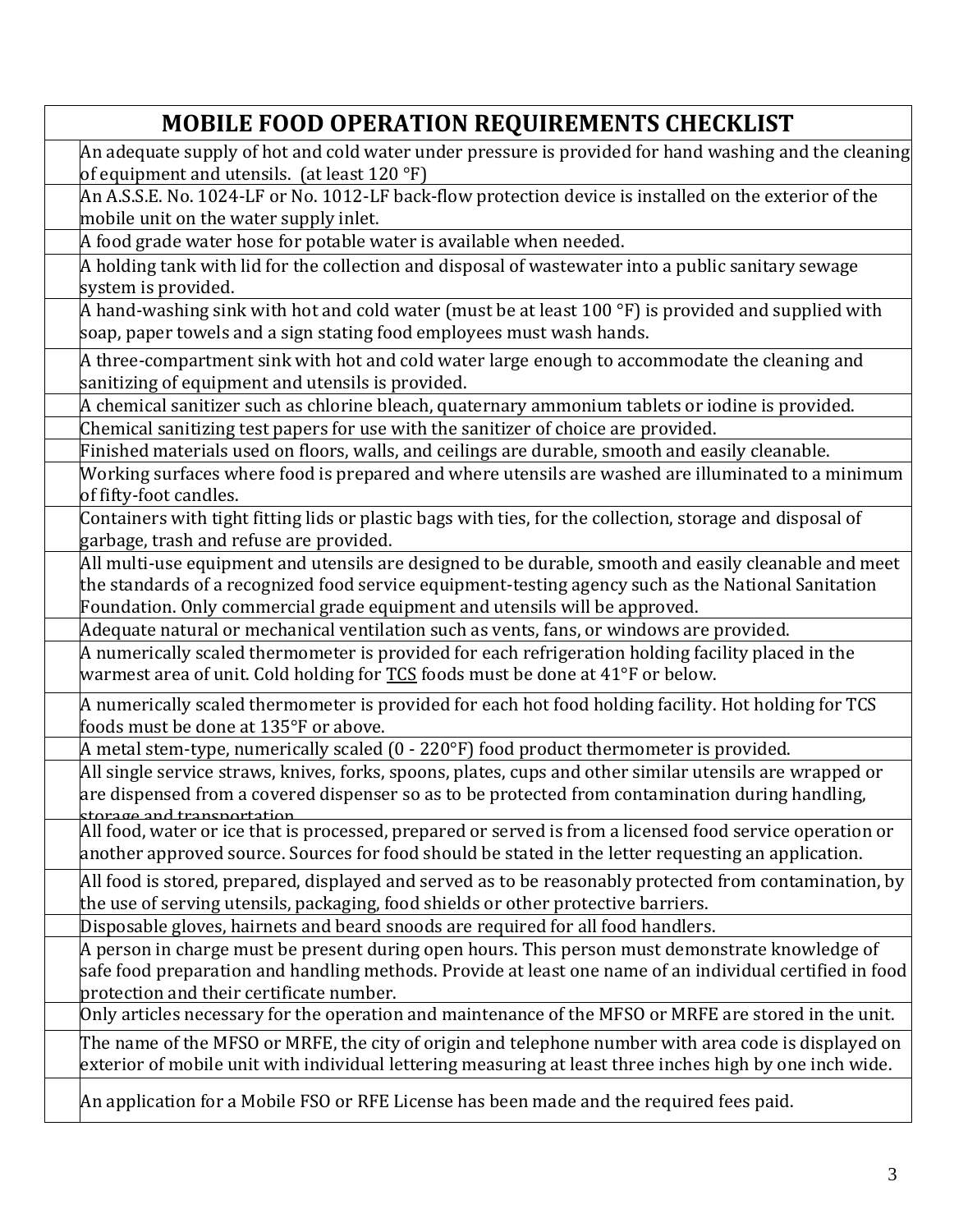#### **COMMISSARY AGREEMENT FORM FOR MOBILE FOOD OPERATIONS**

Pursuant to Chapter 3717-1-09 of the Ohio Administrative Code (OAC), mobile food service operation (MFSO) and mobile retail food establishments (MRFE), which include pushcarts, are designed and approved to operate with certain restrictions, limitations and conditions.

In accordance with Kent City Health Department, the owner or operator of the mobile unit agrees to operate from a licensed MFSO or MRFE as defined in OAC 3717-1-01, which also includes commissaries. The owner or operator of the mobile unit shall agree to store all food product and utensils in a licensed facility. The preparation and cooking of food products, in addition to washing, rinsing and sanitizing of all utensils and equipment, disposing of solid waste, and refilling the water supply shall also be conducted in a licensed facility. If these procedures cannot be performed in the mobile unit itself, the owner or operator of the unit must use a designated commissary.

The owner or operator of the designated commissary agrees to designate and properly identify the area to be used by the owner or operator of the mobile unit.

The owner or operator of the commissary shall agree to notify the Kent City Health Department if the owner or operator of the mobile unit fails to regularly (any time the mobile unit operates) return to the commissary to perform the required tasks outlined in this agreement.

### **Commissaries/Licensing:**

**Food Purchased for Resale –** Food not prepared on the mobile shall be purchased from a facility that has an existing processor's registration with the Ohio Department of Agriculture (ODA). For example, if sandwiches are prepared by company A and you purchase the sandwiches to re-sell on your mobile then company A must have a registration with ODA. If you purchase food prepared by someone else for resale on your mobile, a copy of the preparer's ODA license needs to be submitted to pass your pre licensing inspection.

**Food Preparation –** Food shall be prepared on your mobile or at a facility with an ODA registration. A copy of the ODA registration will be requested prior to the mobile license being issued to ensure food is prepared at an approved location. When preparing food at another location, a food license from the local health department alone is not sufficient. Please contact ODA for more information.

**Food Storage –** Food shall be stored on the mobile unit or at a registered ODA location. If food is stored anywhere other than on the mobile unit please contact ODA, whose information is on page 2. A copy of the ODA license needs to be submitted to pass your pre licensing inspection. Equipment/Utensil Cleaning & Sanitizing – If washing equipment and/or utensils cannot be conducted in the mobile, then a licensed facility must be used for this activity. This location may be licensed by a local health department or ODA. A copy of the license needs to be submitted to pass your pre licensing inspection.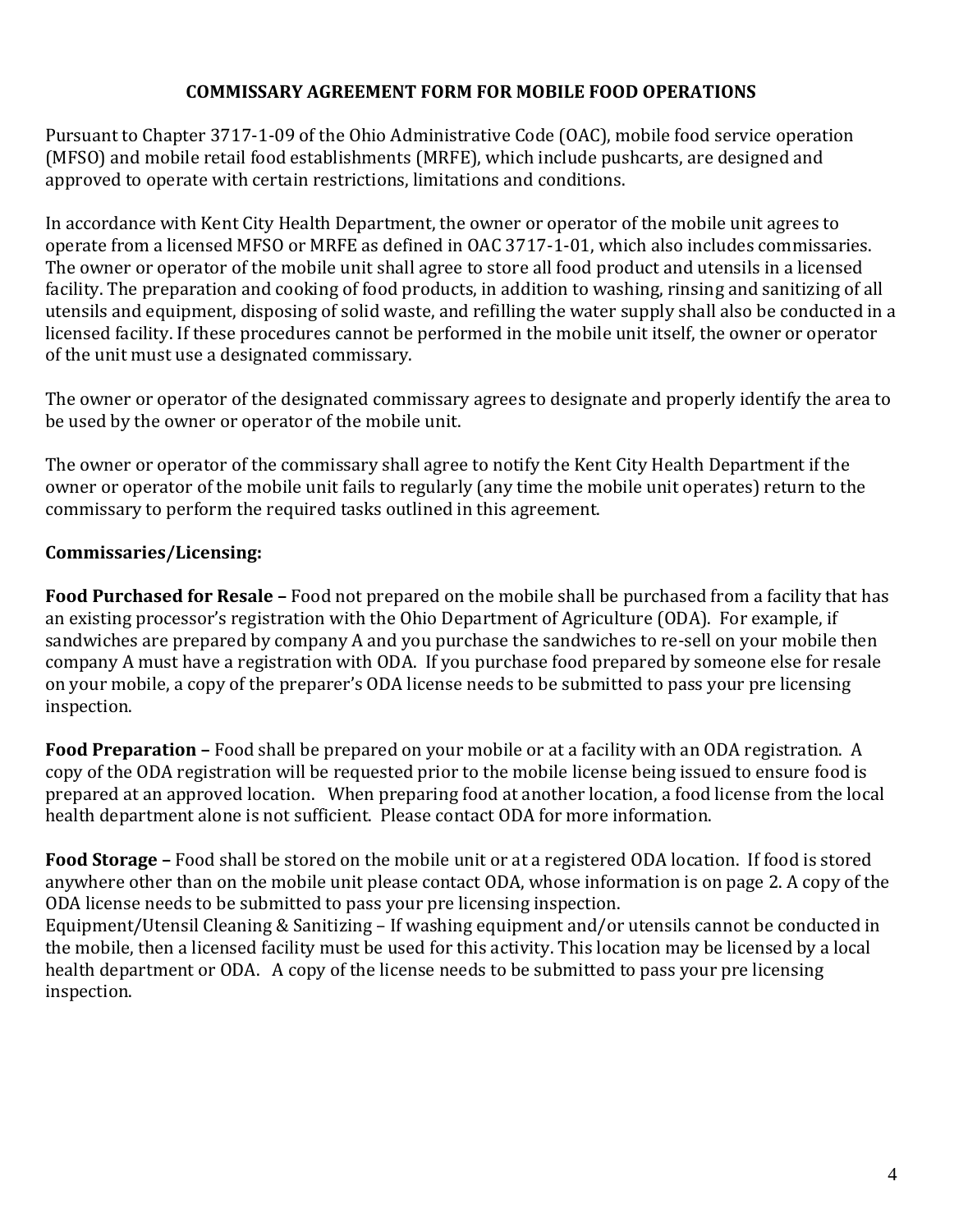#### **COMMISSARY AGREEMENT FORM FOR MOBILE FOOD OPERATIONS**

### **This agreement will expire on the last day of February of each license year.**

| <b>Mobile Business Name:</b>      | License Number      |
|-----------------------------------|---------------------|
| Mobile's Owner/Operator           | <b>Phone Number</b> |
| Mobile's Owner/Operator's Address |                     |
| Mobile Owner/Operator Signature:  | Date:               |
| Notes:                            |                     |
|                                   |                     |
|                                   |                     |

### **MOBILE FSO/RFE INFORMATION**

#### **COMMISSARY'S INFORMANTION**

| Commissary's Business Name:            | License Number      |
|----------------------------------------|---------------------|
| Commissary's Owner/Operator            | <b>Phone Number</b> |
| Commissary's Owner/Operator's Address  |                     |
| Commissary's Owner/Operator Signature: | Date:               |
| Notes:                                 |                     |
|                                        |                     |
|                                        |                     |
|                                        |                     |